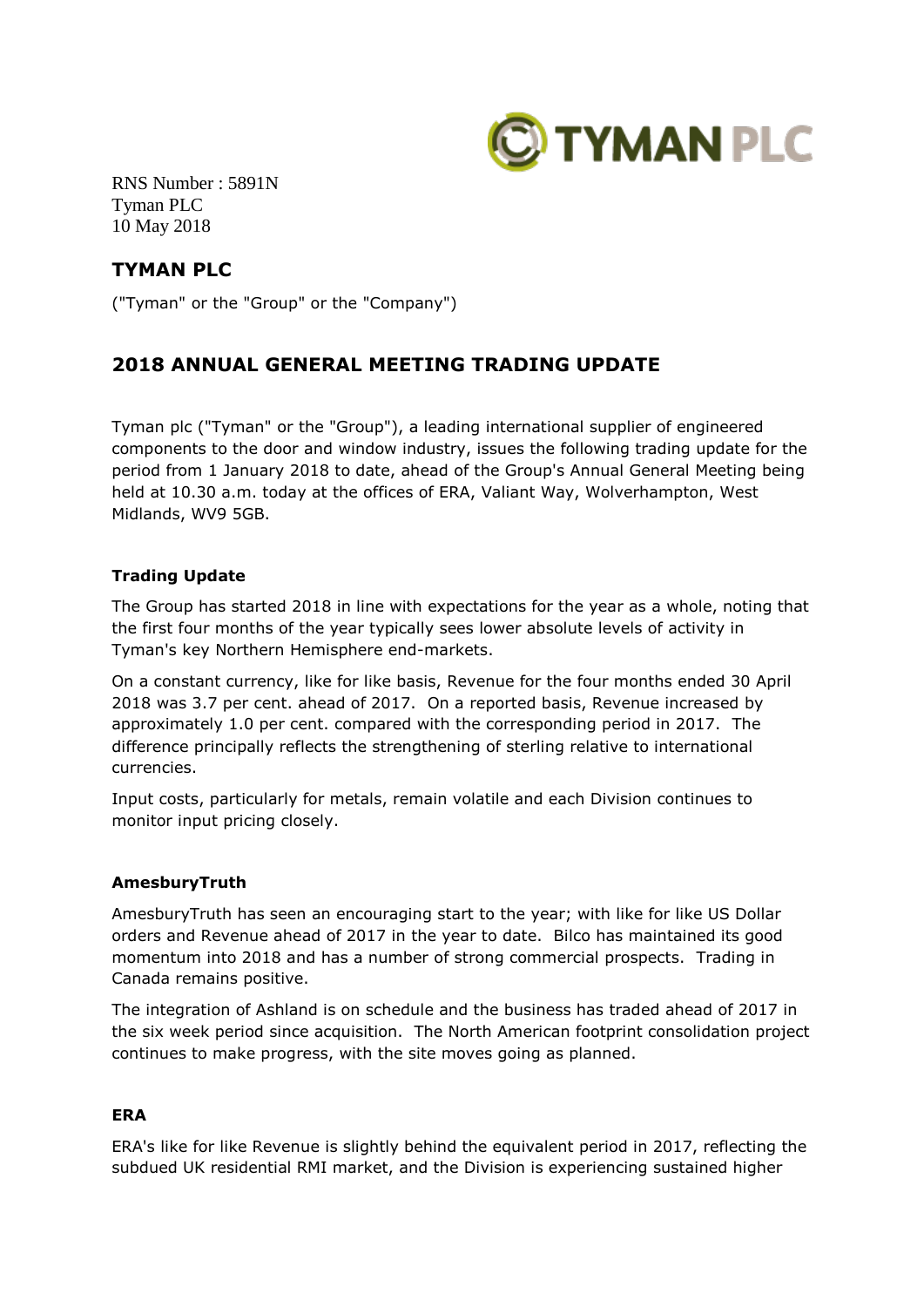input costs from the Far East which it is seeking to recover through price. Bilco and Howe Green continue to trade ahead of 2017 and have encouraging order books.

#### **SchlegelGiesse**

SchlegelGiesse's like for like Revenue is slightly behind 2017 due to phasing of orders in the year to date. Order intake in EMEAI continues to build ahead of Revenue.

Trading in Latin America has continued to improve, sustaining the momentum seen in H2 2017. China and Asia Pacific trading to date is in line with 2017; with Australia behind the prior year, reflecting market conditions.

#### **Financial Position**

The Group's financial position at the end of April was unchanged from the year end; other than the normal seasonal increase in working capital and the increase in indebtedness arising as a consequence of the Ashland acquisition.

#### **Half Year Results Announcement**

Tyman will issue its half year results for the six months ending 30 June 2018 on Wednesday 25 July 2018.

#### **Louis Eperjesi, Chief Executive of Tyman, commented:**

"The Group has made an encouraging start to 2018, consistent with our expectations for the year as a whole. North American markets continue to expand and AmesburyTruth has traded ahead of 2017 in the period; with Ashland making a promising start under our ownership.

"The UK RMI market remains slow and input costs have continued to increase; however the prospects for our UK light infrastructure businesses are positive. SchlegelGiesse has an improving order book in EMEAI and expects a further year of growth in most markets.

"Input costs are likely to remain volatile and the Group will be disciplined in its approach to input cost recovery across each Division.

"Overall, Tyman expects to see a further year of profitable growth in 2018."

**10 May 2018**

| <b>Enquiries:</b> |               |
|-------------------|---------------|
| Tyman plc         | 020 7976 8000 |
| Louis Eperjesi    |               |
| James Brotherton  |               |
| <b>MHP</b>        | 020 3128 8100 |